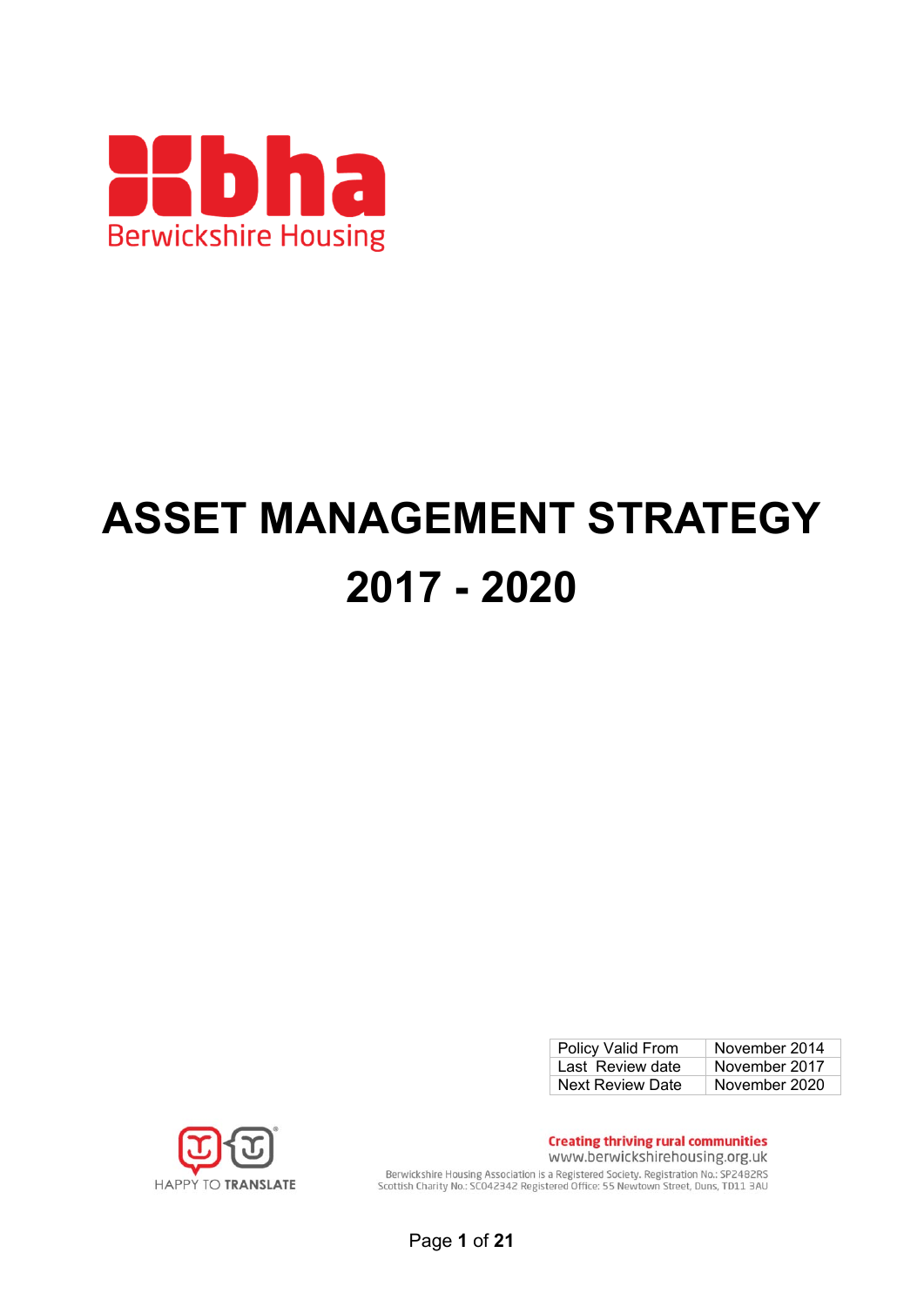# BHA GROUP ASSET MANAGEMENT STRATEGY 2017-2020

#### *Vision*

*BHA's purpose is to create new and manage existing communities in a responsible and sustainable manner aligned with our vision statement "Creating Thriving Rural Communities".* 

#### **Introduction**

Property assets are the essential foundation for the continued existence of the Association. Far more than simply "bricks and mortar" they play a key role in shaping the social, environmental and economic wellbeing of the local community, influencing the quality of life for our customers. We recognise that there will be an ongoing need for an Asset Management Strategy as effective asset management will ensure that our homes continue to provide a high quality, suitable and sustainable contribution to the local area. New challenges are facing housing providers including customer affordability issues arising from welfare reforms, potential demographic changes, increasing customer expectations and the need to create a more sustainable asset base in the widest possible sense. In recent years the focus has changed from meeting SHQS to asset investment and viability with a value for money return on investment. We have built 78 new homes for people in housing need and have further developments planned over the next 5 years at least in areas of ongoing need and high demand. Building new homes is only part of our overall vision and we must ensure that all of our existing homes continue to meet customer needs and expectations. BHA puts customers at the heart of everything we do so we must balance our social, environmental and economic responsibilities to deliver a sustainable business at the core. BHA's Asset Management Strategy is a critical business tool for us to align our property

assets with business need; directly linked to the Business Plan and supported by policies and procedures. We are a Registered Social Landlord and therefore are a property business therefore it is critical for us to understand the performance of our assets. Much has changed in recent years and this Asset Management Strategy reflects these challenges including customer affordability issues arising from welfare reforms, possible demographic changes, increasing customer expectations and the need to create a more sustainable asset base against a background of rising energy prices and costs.



**Creating thriving rural communities** www.berwickshirehousing.org.uk Berwickshire Housing Association is a Registered Society, Registration No.: SP2482RS Scottish Charity No.: SC042342 Registered Office: 55 Newtown Street, Duns, TD11 3AU

Page **2** of **21**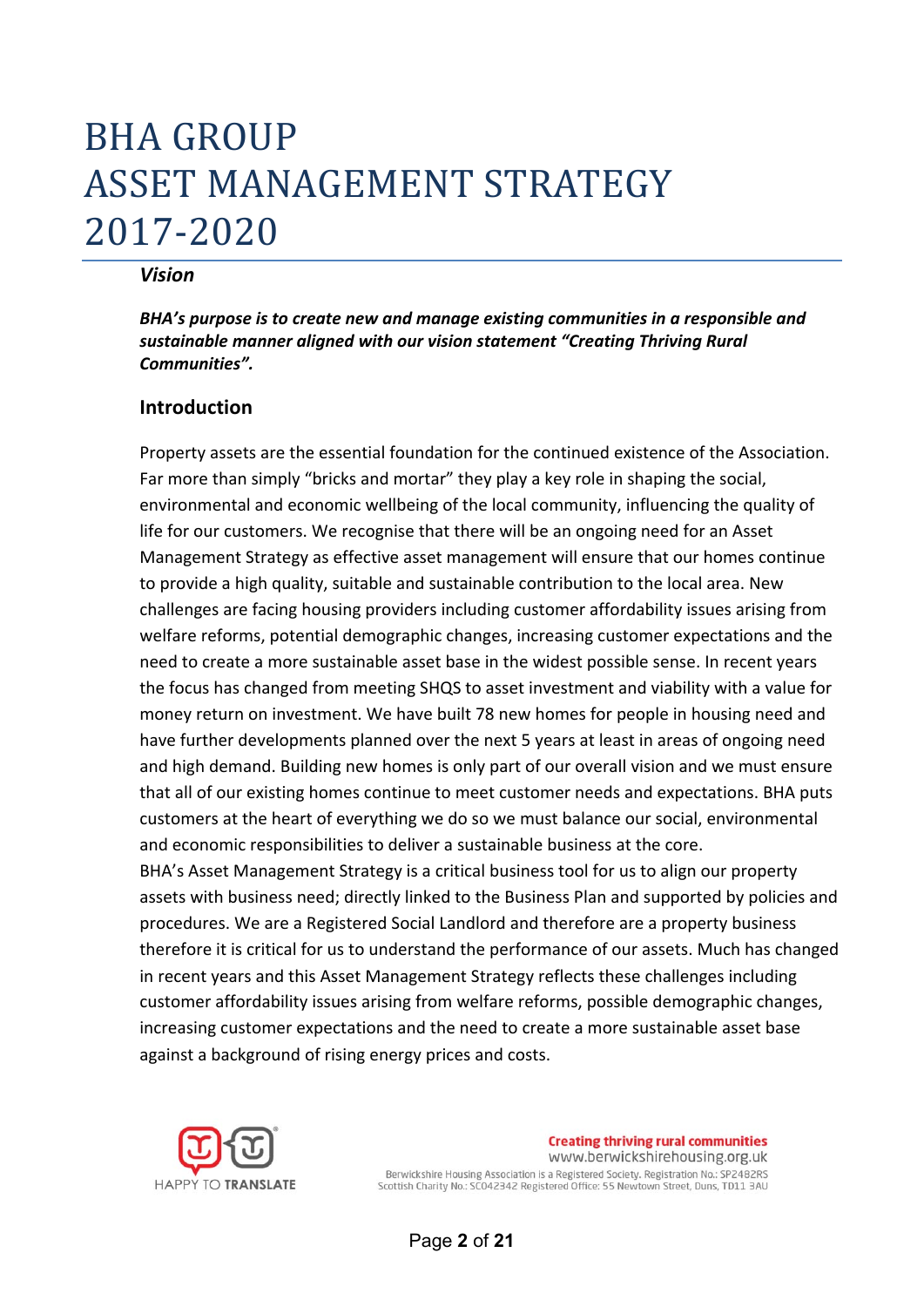BHA's Strategy has changed regularly since 1995 and this revised document focuses on the current Business Plan objectives. It is no longer simply about looking at building components and bringing all homes up to a specific standard but about making viability decisions on which homes will be sensible to retain and continue to invest in. It is also about ensuring we are committed to the delivery of new homes within Berwickshire. In line with the Strategic Housing Investment Plan we aim to build a further 82 houses in Duns, Chirnside and Eyemouth by 2020. BHA will also consider land acquisition to ensure we have the ability to build more homes in the future.

From 2020 as this strategy ends BHA will start getting income from the windfarm. That income will give BHA the opportunity to remodel existing stock or consider smaller and potentially more expensive developments on existing plots of land in our smaller communities.

BHA's current Business Plan was developed in collaboration with customers, colleagues and partners and it sets out clear commitments in terms of maintenance and improvement to the housing stock. It places customers at the heart of the business and provides further high level direction for the Asset Management Strategy, including key objectives and targets:

- **Provide excellent housing and support services**
- **Invest in our homes and neighbourhoods**
- **Grow the organisation sensibly**
- **Continuously improve our financial strength**

# **Purpose of the Strategy**

Effective asset management means that our homes will meet the needs and standards for the future so sustainability is a key theme throughout this strategy. This is not just about environmental sustainability but also ensuring that we have the right mix of homes which will be more affordable to customers. Increasingly improving data will drive intelligencebased asset management giving a greater understanding of the needs of our customers and their homes. This will ensure that BHA is better informed to target effective partnerships and investment in new homes as well as our existing housing assets.

This new Asset Management Strategy spans a three year period but will be reviewed internally every year to ensure the document reflects any changing legislation or direction from the Scottish Government regarding EESSH.



**Creating thriving rural communities** www.berwickshirehousing.org.uk Berwickshire Housing Association is a Registered Society, Registration No.: SP2482RS Scottish Charity No.: SCO42342 Registered Office: 55 Newtown Street, Duns, TD11 3AU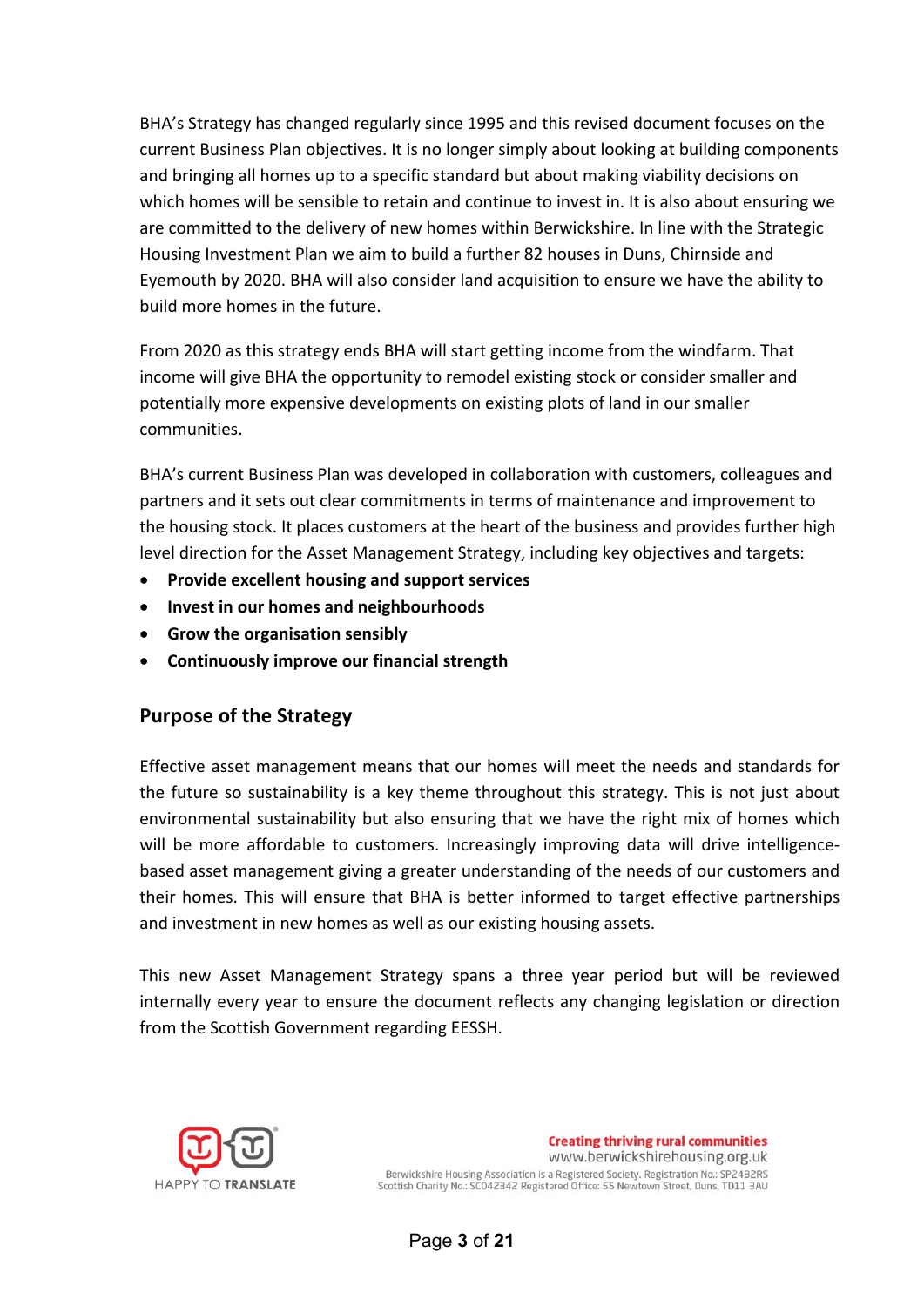# **Strategic Overview**

*Asset management is a key business process that helps realise the objectives of providing decent, affordable dwellings for those with limited choices in the housing market. It covers the development of new build homes in our communities where there is a clear identified need. It can also be defined as the full life cycle management of the physical assets to meet the social, service and financial objectives of the organisation.* 

*Our Asset Management Strategy aims to ensure that BHA's property assets meet current standards and are fit for purpose for the future. In common with most other Registered Social Landlords, the Association has finite resources to expend on asset management, therefore these must be managed and directed to derive maximum benefit by adding value to our capital assets.* 

*Annually we invest approximately £1.37 million in our stock. This represents approximately 18.8% of our annual rental income.* 

Our Asset Management Strategy is developed around ensuring that all our properties meet the Energy Efficiency Standards for Social Housing (EESSH) by 31 December 2020 as well as meet the challenges of delivering cost effective and excellent property maintenance services in order to provide well maintained, warm and safe homes which contribute to sustainable communities.

The Asset Management Strategy has been prepared to inform BHA's Business Plan Objectives.

### **Asset Management Framework**

The aim of asset management is to guide the future shape and direction of the property assets to ensure that they meet corporate objectives and customer expectations. The National Housing Federation definition of property asset management is: ‐ *"Asset Management is the range of activities undertaken to ensure that the Housing Stock meets the needs and standards for the future."* 

As we are aware asset management goes beyond investing in good repair and maintenance improvements of the stock. Asset management is about reviewing and changing the asset base with the expected outcome of having the right accommodation in the right location supported by excellent, flexible services for our customers. It must consider quality and value for money, particularly the whole life of a home and how future running costs will



**Creating thriving rural communities** www.berwickshirehousing.org.uk Berwickshire Housing Association is a Registered Society, Registration No.: SP2482RS Scottish Charity No.: SCO42342 Registered Office: 55 Newtown Street, Duns, TD11 3AU

Page **4** of **21**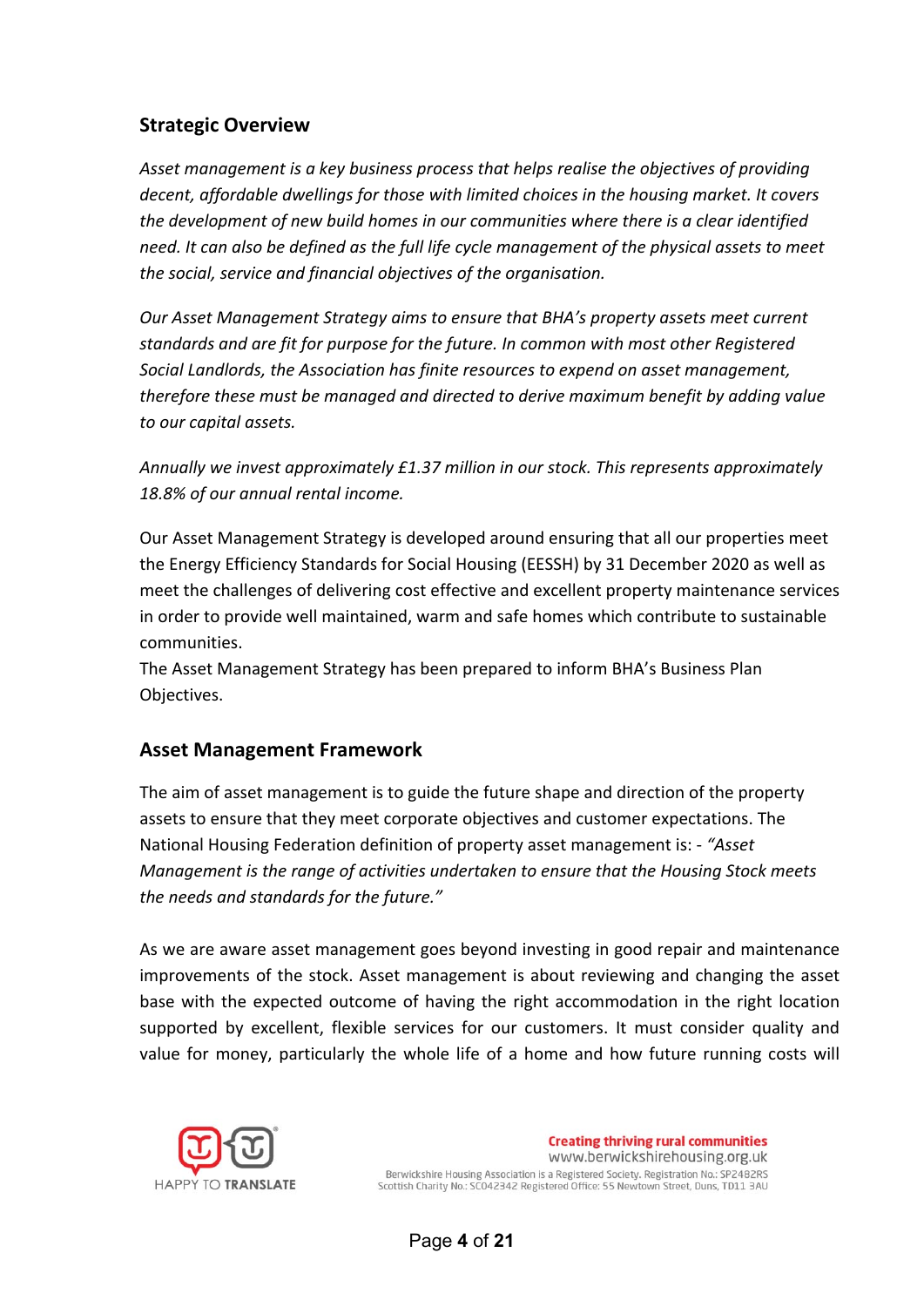affect customers. By applying an effective asset management strategy to our homes, the benefits will include:

- Assets aligned with corporate aspirations and customer needs;
- Refurbishment of dwellings to ensure they remain attractive to rent, meet modern requirements and are in line with current and projected customer expectations and demand,
- Provision of new homes which will be affordable to customers and improvements to our existing stock to provide homes that are more affordable to tenants;
- A more environmentally sustainable asset base;
- The right mix of homes to meet local and demographic needs;
- Identified long term capital investment needs;
- Better financial value through grants and other external funding sources as available;
- Value for money through collaborative procurement and partnerships;
- Clear understanding of maintenance needs and
- Appropriate disposal of assets, enabling investment in new homes and reinvestment in existing homes.

The Asset Management Strategy sets out the strategic framework to provide excellent housing and support services; invest in our homes and neighbourhoods; grow the organisation sensibly and continuously improve our financial strength.

BHA first implemented an Asset Management Strategy in 1995 and has maintained one ever since. Building upon previous successes this new 2017‐2020 Asset Management Strategy remains an essential business tool for BHA to align property assets with business need. Following successful achievement of previous targets, this new strategy focusses on the 2017‐2021 Business Plan objectives against a backdrop of the changing social, financial and legislative needs of the company.

# **General Principles for Developing and Delivering the Strategy**

The delivery of this Strategy is informed through the asset information within our housing management system and is supported by the Business Plan identifying expenditure to meet the demands of the property portfolio. Long term projections for maintenance and investment costs have been made based on component life forecasts in the system from stock condition survey information to ensure that they are affordable and can be fully funded from agreed budgets.

Ongoing investment in existing stock is required to ensure existing stock condition is maintained and where required improved. Up to 2020 the focus will be on achieving compliance with Energy Efficiency Standards for social Housing (EESSH) with continuing investment in the age & condition of certain attributes.



**Creating thriving rural communities** www.berwickshirehousing.org.uk Berwickshire Housing Association is a Registered Society, Registration No.: SP2482RS Scottish Charity No.: SC042342 Registered Office: 55 Newtown Street, Duns, TD11 3AU

Page **5** of **21**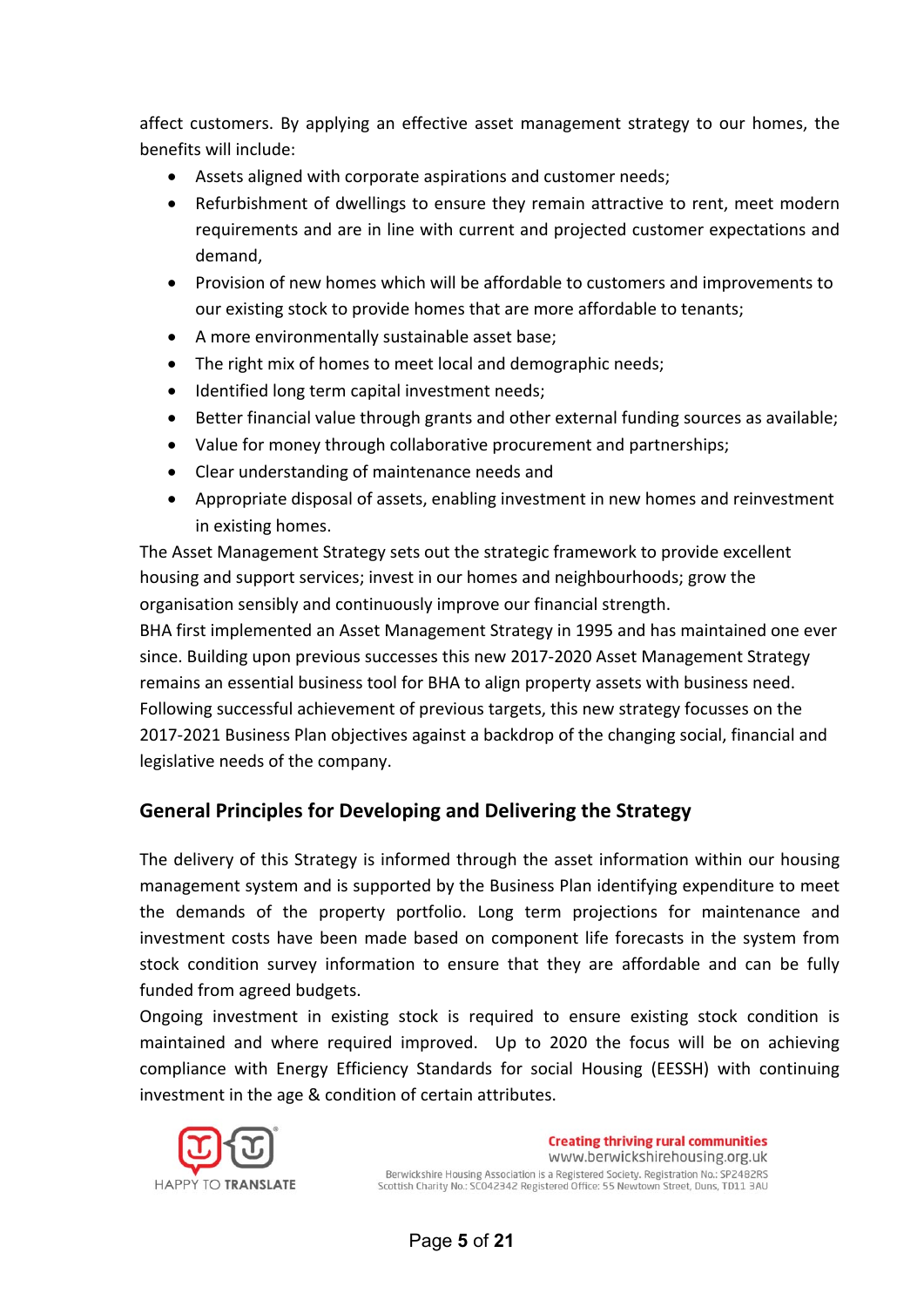The Operations Director is responsible for the implementation and delivery of the Asset Management Strategy with the support of the Development Manager (DM) Technical Manager (TM) and Technical Services Team. Housing Services also support the aims of the strategy as both sections work closely with tenants, future customers and the wider community. An annual review will ensure that the strategy remains fit for purpose. It is expected that the Strategy could evolve slightly over the three year period depending on external and internal pressures but any Action Plan which deals with delivery will be redrafted accordingly to incorporate change. The Operations Director will brief the Trustees and BHA Leadership Team regularly on the standard of our portfolio and any ongoing improvements within a financial year looking particularly at customer satisfaction; performance and value for money.

Notwithstanding the challenges that BHA faces in developing and delivering the Asset Management Strategy, tenants rightly expect a high level of service that is affordable and this will remain a key aim of the Association. As a starting point BHA's Asset Management Strategy priorities will be:

- To maintain the stock in a good, lettable standard at all times and to manage and maintain the stock to ensure long term sustainability
- To bring any exemptions and abeyances relating to SHQS up to the required standard where possible.
- To ensure compliance with all relevant legislation and regulations
- To continue to carry out a planned maintenance programme to ensure building components are replaced at the end of their lifespan and to ensure that a planned maintenance approach reduces the amount of ad-hoc major repairs and routine maintenance.
- To continue to carry out a cyclical maintenance programme to ensure properties comply with legislative requirements; components are regularly serviced and also maintained to prolong the life of the building component.
- To manage risks associated with our property asset management and undertake risk management appraisals, VFM and cost benefit analysis in respect of identified and planned works and ensure a joined up approach to planning across the organisation
- To provide a reactive maintenance service to tenants to ensure that repairs are carried out within pre‐determined timescales
- To deliver high quality services and ensure that works are undertaken appropriately and in line with good practice and to maintain our quality standard to ensure it meets both customer and regulatory expectations.
- To provide a cost effective adaptations service where funding permits.

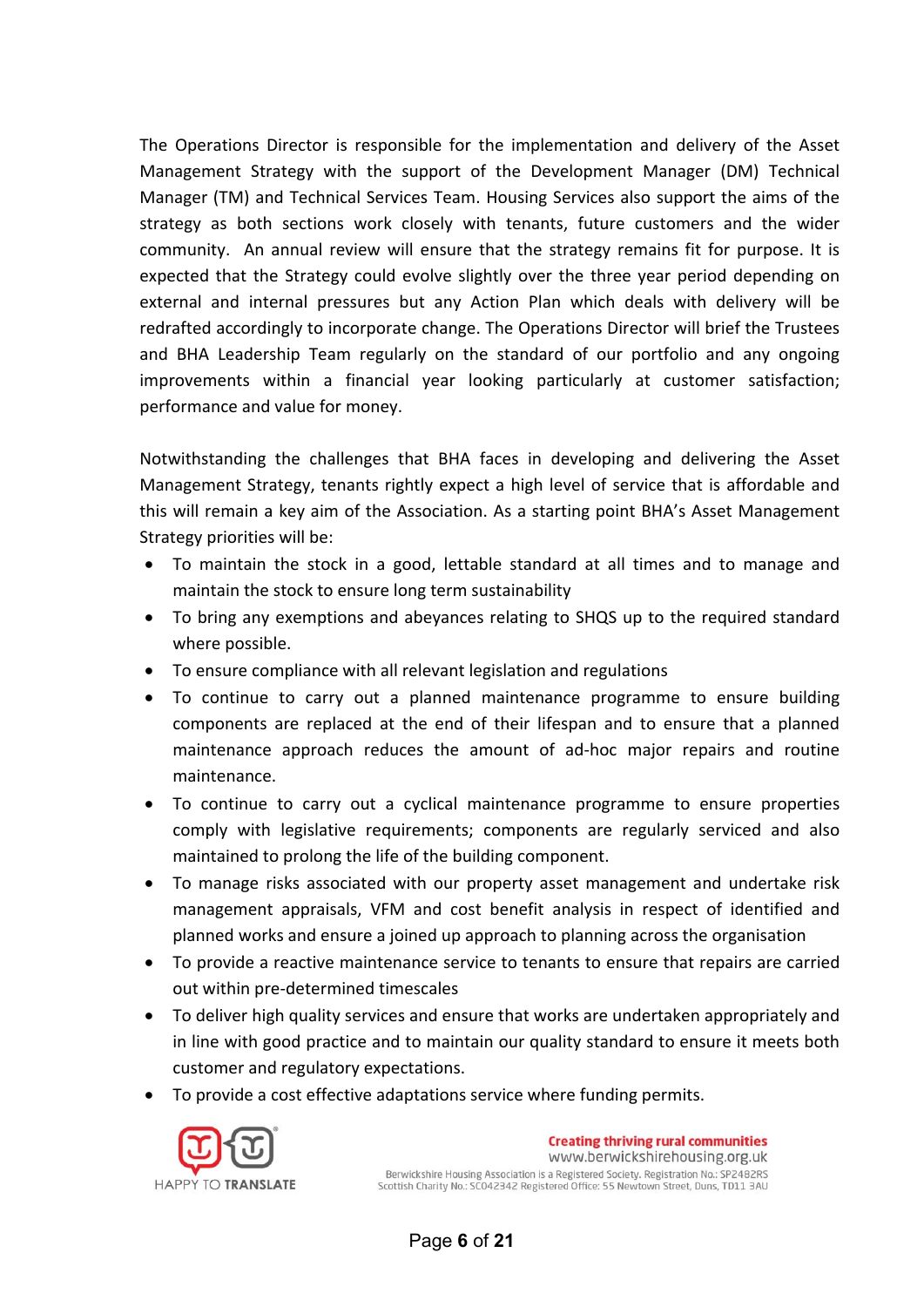- To develop and implement an energy strategy to assist alleviating fuel poverty and incorporate improvements which reduce running costs and improve the quality of life for residents.
- To ensure new housing supply compliments existing provision and meets identified needs
- To ensure the provision of new housing supply continues to meet the Berwickshire quality standard, but consider every year capacity to build into the medium term beyond current commitments.
- To dispose of miscellaneous older stock or sites where reinvestment is not viable and re‐circulates receipt into the business.
- To ensure that stock databases are updated on a regular basis and maintain updated life cycle costing programmes for all our properties.
- To update, over an agreed period of time, our stock databases to ensure we hold data on external areas, roads adopted/unadopted, street lighting, communal areas, paths, grounds maintenance etc.
- To update stock data and condition via recently commissioned stock condition surveys.
- To engage with tenants on an ongoing basis in relation to the property asset management strategy and keep them updated on forthcoming programmes of works and to incorporate tenant choice wherever possible as part of the replacement programmes.
- To develop an annual Asset Management Plan
- To report regularly to the Executive Team/Board, on the progress with planned programmes and other relevant issues and to have procedures in place to ensure the aims of the Property Asset Management Strategy are implemented.

### **Previous Strategy Achievements**

The previous Asset Management Strategy achieved a number of notable successes with many improvements either fully or partially funded by ECO and other related sources:

- SHQS was met (including exemptions and abeyances) demonstrating that BHA has high quality homes
- Development of 62 new houses in Duns & Eyemouth
- Increase in the number of homes meeting improved energy standards
- Successful trial of energy efficient heating systems
- PV's to over 700 homes
- External Wall Insulation to over 80 homes
- Cavity Wall improvements to over 300 homes



**Creating thriving rural communities** www.berwickshirehousing.org.uk Berwickshire Housing Association is a Registered Society, Registration No.: SP2482RS Scottish Charity No.: SC042342 Registered Office: 55 Newtown Street, Duns, TD11 3AU

Page **7** of **21**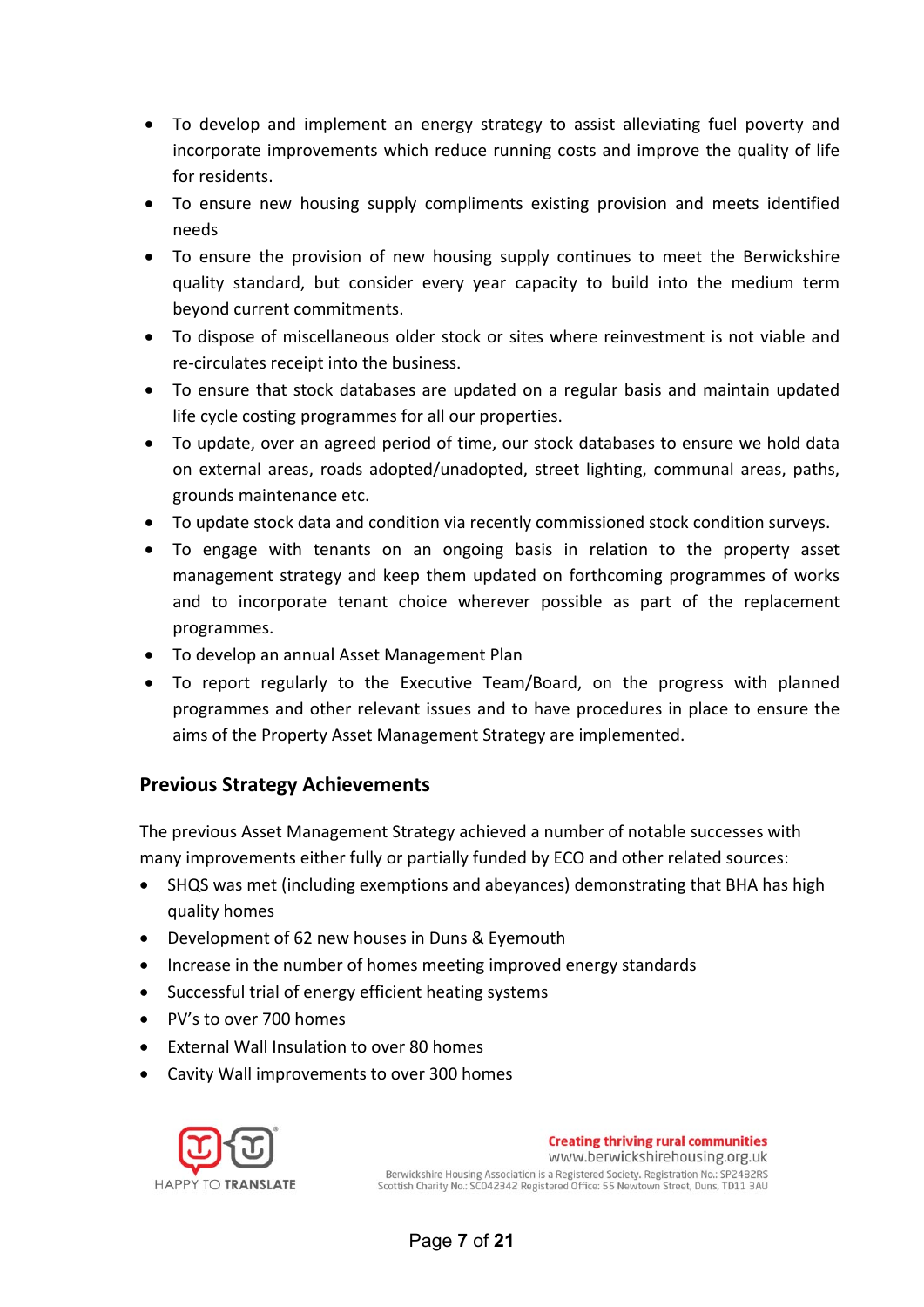- Value for money in the investment in our stock through improved procurement practices
- Investment in staff and systems
- Restructuring to meet changing demands
- More consistent data on attributes and property details Improved response and void maintenance performance by internal and external staff

# **STRATEGIC CONTEXT AND ASSET PROFILE**

#### **Strategic Context**

The Asset Management Strategy sets the framework on which the Association will, through an ongoing process, develop and respond to the ever-changing environment and priorities of the organisation and its tenants and customers.

This is designed to be the means to develop BHA's long‐term Asset Management processes to ensure that the performance of housing and other stock can be monitored and action taken timeously so that both existing and new stock meets the needs and the standards required now and in the future, and also is in good condition, the right location and is of a design and standard that is fit for purpose.

This Asset Management Strategy is written in a time of unprecedented change in the external environment arising from the current world economic crisis.

Significantly, grant for new‐build development has fluctuated greatly over the recent period having been reduced from approximately 65% to 35% and increased back to approximately 60% of the total development costs, making the planning of new development projects more complex and with the potential requirement for cross subsidy by the business on projects which reduced grant rates would make non‐viable.

Alternative financial models for providing additional stock will depend on a robust Asset Management Strategy being in place for BHA to assess their impact on its capacity and appetite to develop new homes post 2020

In addition, there have been legislative requirements such as the Scottish Housing Quality Standard and the Climate Change Act with clear EESSH targets by 2020 and 2050 carbon reduction targets that had not been planned for in RSLs original business plans that need to be funded by RSLs. In BHA's case the financial impact of the SHQS was significant and as yet



**Creating thriving rural communities** www.berwickshirehousing.org.uk Berwickshire Housing Association is a Registered Society, Registration No.: SP2482RS Scottish Charity No.: SC042342 Registered Office: 55 Newtown Street, Duns, TD11 3AU

Page **8** of **21**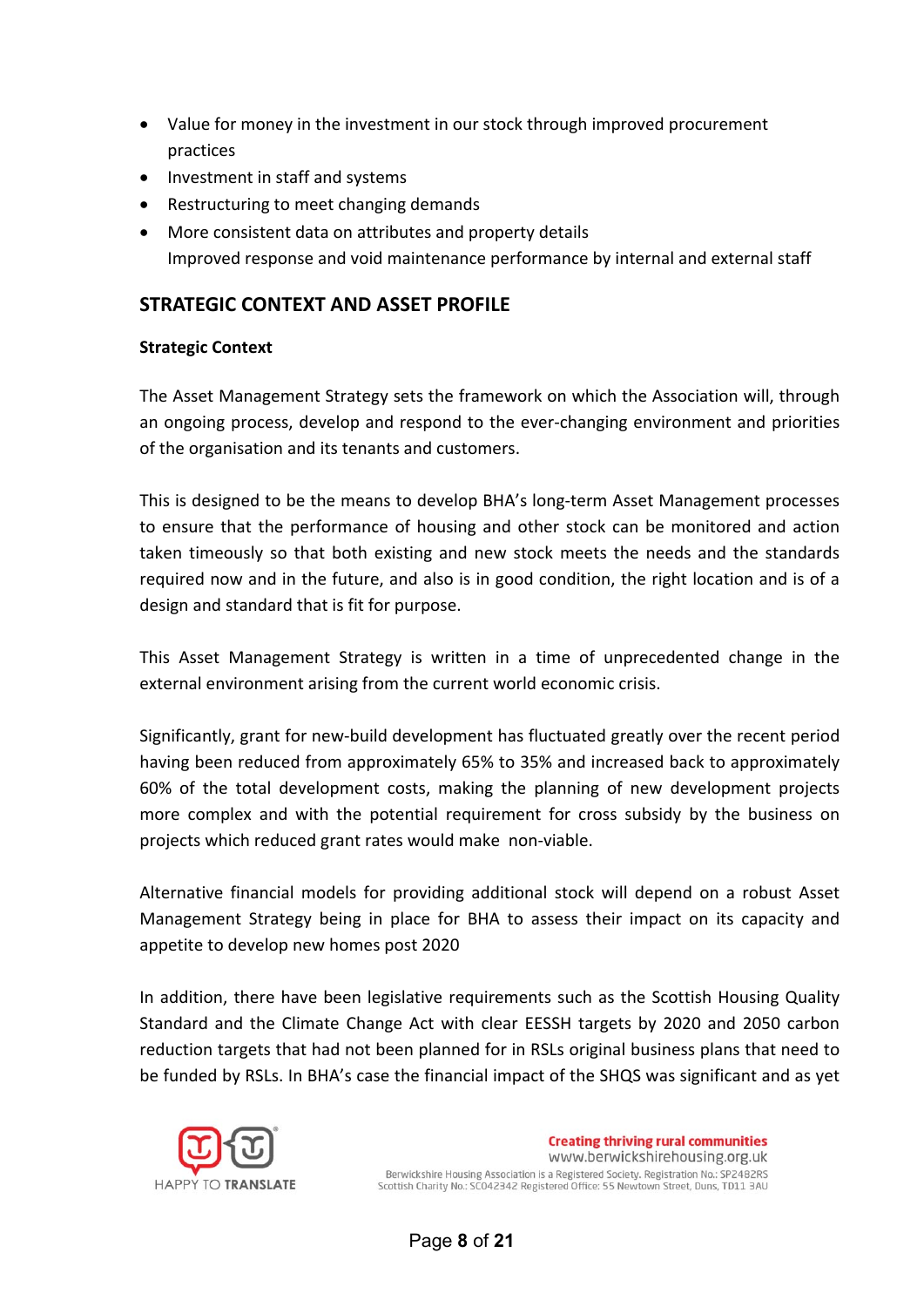we do not fully know what the requirements will be to meet the 2020 carbon reduction targets.

Welfare reform is likely to impact on many tenants who qualify for benefits. This could impact on the percentage of rental income that the Association is able to collect in the future. It will impact on the way that banks look at RSLs and will lead to higher margins as the perceived risk to our income base increases.

For some, energy costs seem set to continue to rise and will impact on tenants' ability to pay their fuel bills and may leave them with a stark choice as to whether or not to heat their property which often leads to increased instances of condensation and mould growth inside properties. In line with our EESSH requirements BHA will also look at fuel poverty in households and not only focus on the asset.



# **Stock Profile**

BHA has 1796 units in ownership (including shared ownership). The vast majority of the Association's stock is social rented housing and less than 10% of the stock occupied by sharing owners.



**Creating thriving rural communities** www.berwickshirehousing.org.uk Berwickshire Housing Association is a Registered Society, Registration No.: SP2482RS Scottish Charity No.: SC042342 Registered Office: 55 Newtown Street, Duns, TD11 3AU

Page **9** of **21**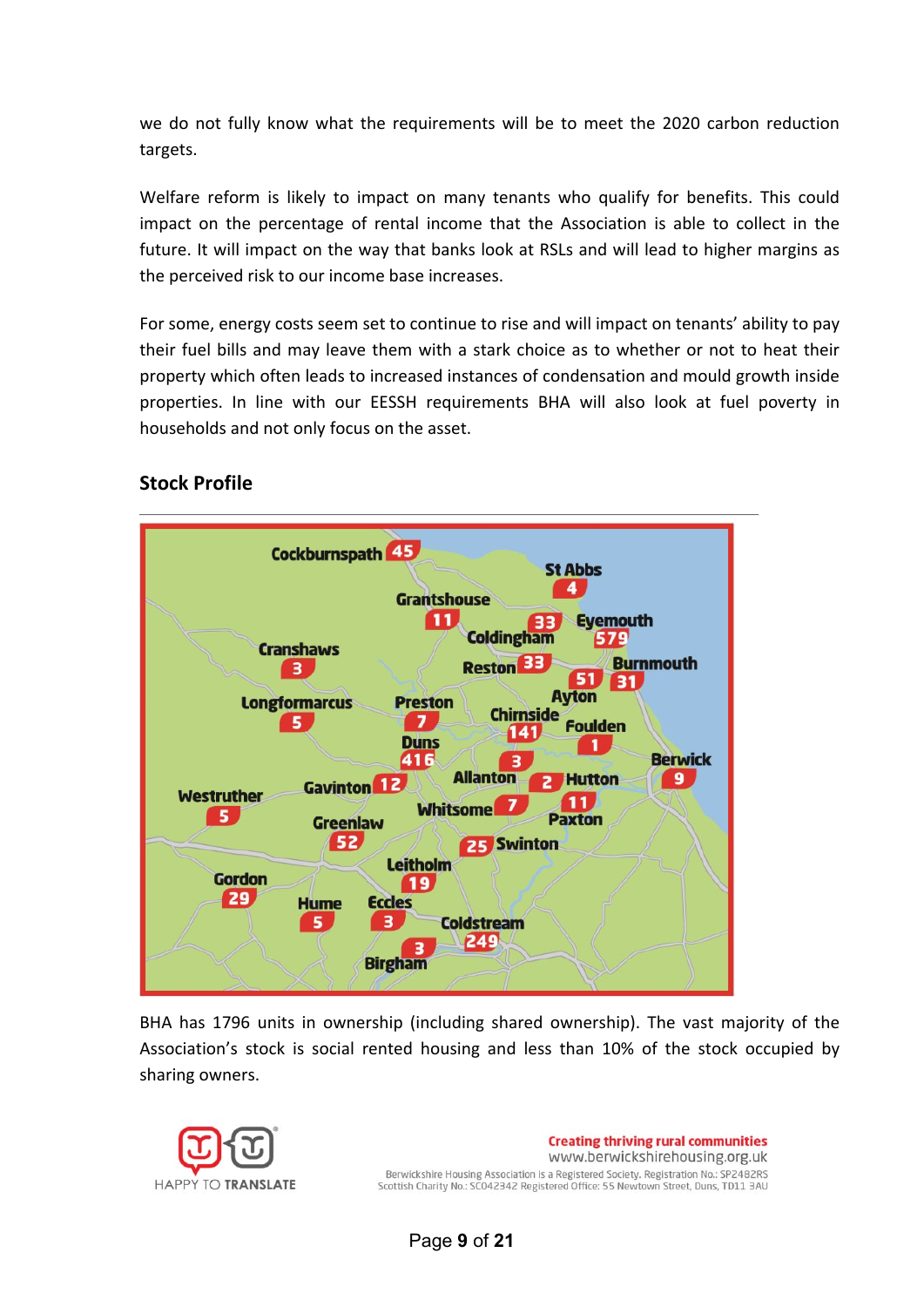A small number of properties provide older persons accommodation/sheltered accommodation and have elements of shared facilities, where the service is registered with the Care Inspectorate.

A small number of properties are leased to voluntary organisations, other housing association, or the local authority.

The Association also owns a number of garages some of which are leased independent of a tenancy.

The majority of BHA stock was taking over at stock transfer in 1995. Since 2003 it has built 177 new properties in areas of high demand. The following tables provide more detail on our stock profile and will be updated on an annual basis.

| <b>Stock by Age</b><br><b>No Properties</b> |      |  |  |
|---------------------------------------------|------|--|--|
| 2003-Present                                | 178  |  |  |
| 1983-2002                                   | 191  |  |  |
| 1965-1982                                   | 664  |  |  |
| 1945-1964                                   | 408  |  |  |
| 1919-1944                                   | 336  |  |  |
| Pre 1919                                    | 19   |  |  |
| <b>Total</b>                                | 1796 |  |  |

| <b>Tenure</b>                      | <b>No Properties</b> |  |
|------------------------------------|----------------------|--|
| Social Rented - Self Contained     | 1695                 |  |
| Social Rented - Non Self Contained |                      |  |
| <b>Sheltered Housing</b>           | 83                   |  |
| <b>Shared Ownership</b>            |                      |  |
| Other                              | 14                   |  |
| <b>Total</b>                       | 1796                 |  |

Of the units in ownership, the majority of the Association's stock is social rented housing

| <b>House Type</b> | <b>No Properties</b> |  |
|-------------------|----------------------|--|
| <b>Bungalow</b>   | 336                  |  |
| Flat              | 448                  |  |
| House             | 913                  |  |
| Shared Ownership  | 2                    |  |
| Sheltered         | 83                   |  |
| Supported         | 14                   |  |
| <b>Total</b>      | 1796                 |  |



**Creating thriving rural communities** www.berwickshirehousing.org.uk

Berwickshire Housing Association is a Registered Society, Registration No.: SP2482RS Scottish Charity No.: SCO42342 Registered Office: 55 Newtown Street, Duns, TD11 3AU

Page **10** of **21**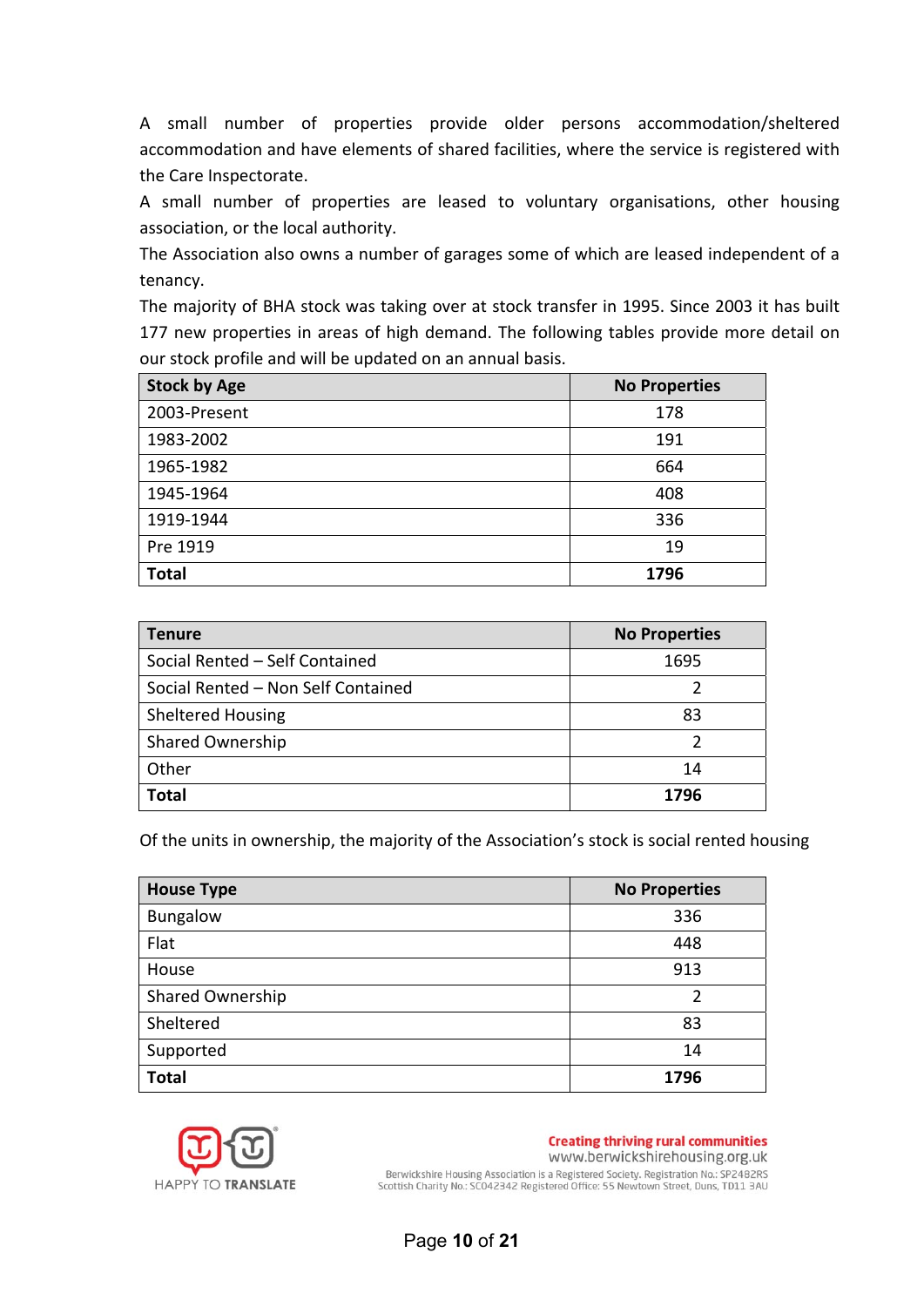| <b>House Size</b>    | <b>No Properties</b> |
|----------------------|----------------------|
| <b>Bedsit</b>        | 46                   |
| 1 bed                | 441                  |
| 2 bed                | 806                  |
| 3 bed                | 478                  |
| 4 bed                | 24                   |
| Other - non standard | 1                    |
| <b>Total</b>         | 1796                 |

| <b>Fuel Type</b> | <b>No Properties</b> |  |  |
|------------------|----------------------|--|--|
| Gas              | 1027                 |  |  |
| Electric         | 612                  |  |  |
| Solid Fuel       | 142                  |  |  |
| Other            | 15                   |  |  |
| <b>Total</b>     | 1796                 |  |  |

| <b>Renewable Technologies</b>  | <b>No Properties</b> |  |
|--------------------------------|----------------------|--|
| Solar Photo Voltaic Panels     | 650                  |  |
| Air Source Heat Pump           | 88                   |  |
| <b>Ground Source Heat Pump</b> | 12                   |  |
| <b>SUNAMP</b>                  |                      |  |
| Logicor                        |                      |  |
| Total                          | 758                  |  |

Adaptations

BHA is committed to ensuring that residents are able to live independently in their homes for as long as possible and will carry out any required adaptations to identified houses to achieve this. BHA works with Eildon Housing Association's Care and Repair team which includes trained Occupational Therapists to ensure any work requested is carried out within financial parameters but more importantly to improve the property for the benefit of BHA's tenant(s).



#### **Creating thriving rural communities** www.berwickshirehousing.org.uk

Berwickshire Housing Association is a Registered Society. Registration No.: SP2482RS Scottish Charity No.: SCO42342 Registered Office: 55 Newtown Street, Duns, TD11 3AU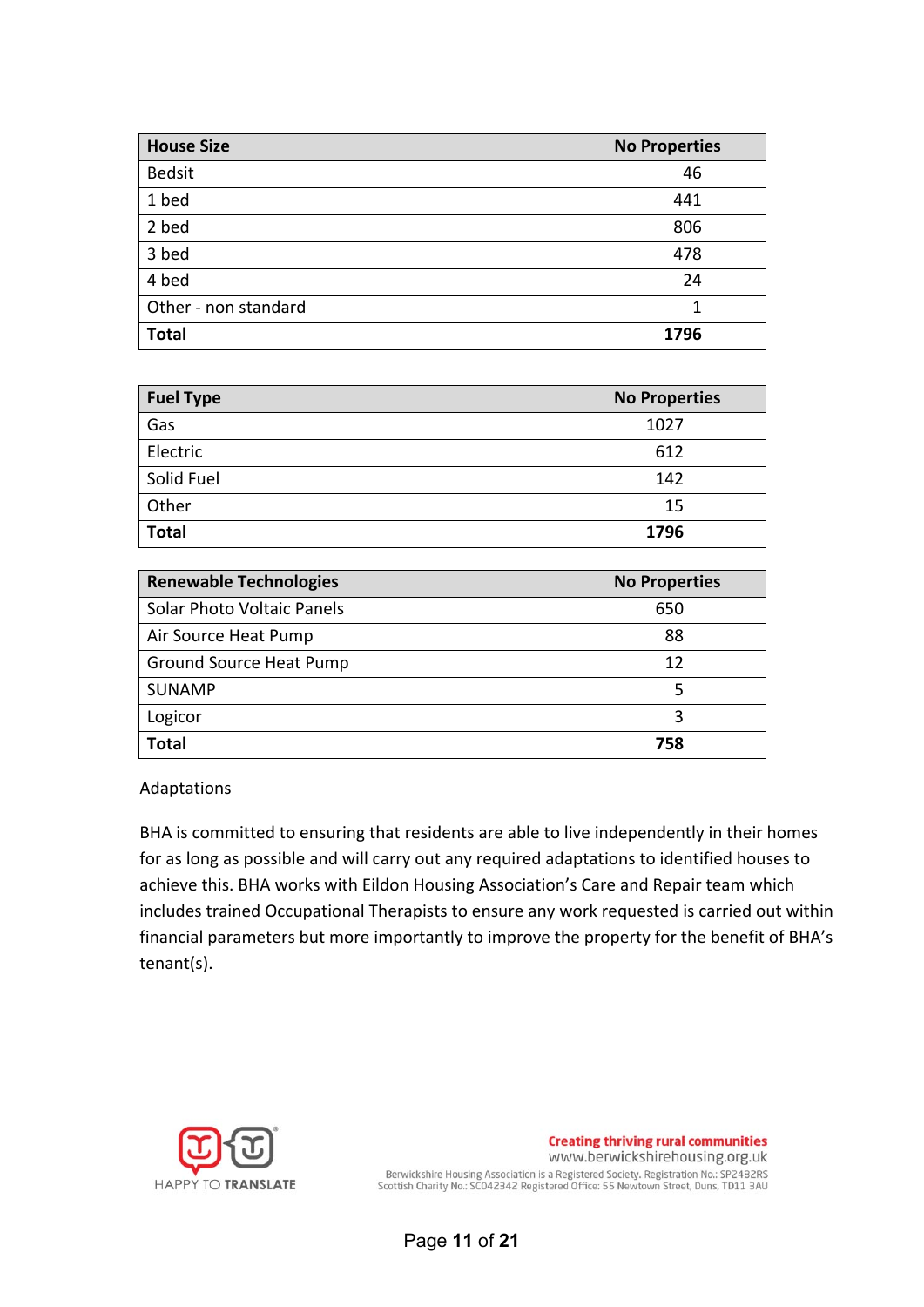# **Commercial Stock**

| <b>Address</b>    | Location | <b>Status</b>                     | <b>Number</b> |
|-------------------|----------|-----------------------------------|---------------|
| 53 Newtown Street | Duns     | <b>BHA Office</b>                 | 1             |
| 55 Newtown Street | Duns     | <b>BHA Little Reivers Nursery</b> | 1             |
| 38 Church Street  | Eyemouth | <b>BHA Office</b>                 |               |
| 1 Golden Square   | Duns     | NFU                               |               |
| 46 Market Square  | Duns     | <b>NFU</b>                        | 1             |
| 1 St Ella's Court | Eyemouth | SIRM (UK)                         | 1             |
| 10a Station Court | Duns     | Respite House (SBC)               | 1             |
| 10b Station Court | Duns     | Respite House (SBC)               |               |

The Association owns a number of offices, shops and sundry commercial premises.

The Association is not responsible for the maintenance of shared ownership properties. In addition, the above does not include common facilities related to housing developments, which are also treated as housing assets, for the purpose of this strategy.

We regularly assess the performance of our stock, to ensure they continue to meet our current business needs and assess how the needs may change in the future.

### **Demand**

An increase in demand for social housing means a range of different factors is placing pressure on affordable housing. There has been a significant rise in demand for housing, a sharp fall in mortgage lending and house prices that remain out of reach for many people on an average salary. At the same time the supply of affordable housing has reduced considerably. However, we are aware of the need to ensure that long term investment is not based on short term demand and as such will continue to monitor and project the level and nature of demand for our property. Whilst there is a high demand for affordable housing across the Scottish Borders, there are some low demand areas which tend to arise from the oversupply of a certain type of housing or changes in demand.

Overall, there are very few properties owned by BHA that show signs of potential low demand. There are some areas that are becoming more difficult to let and we will continue to monitor allocation data to identify the factors contributing to these issues. There may be many reasons why indicators of low demand/hard to let arise, not all of which indicate unpopular housing.



**Creating thriving rural communities** www.berwickshirehousing.org.uk Berwickshire Housing Association is a Registered Society, Registration No.: SP2482RS Scottish Charity No.: SC042342 Registered Office: 55 Newtown Street, Duns, TD11 3AU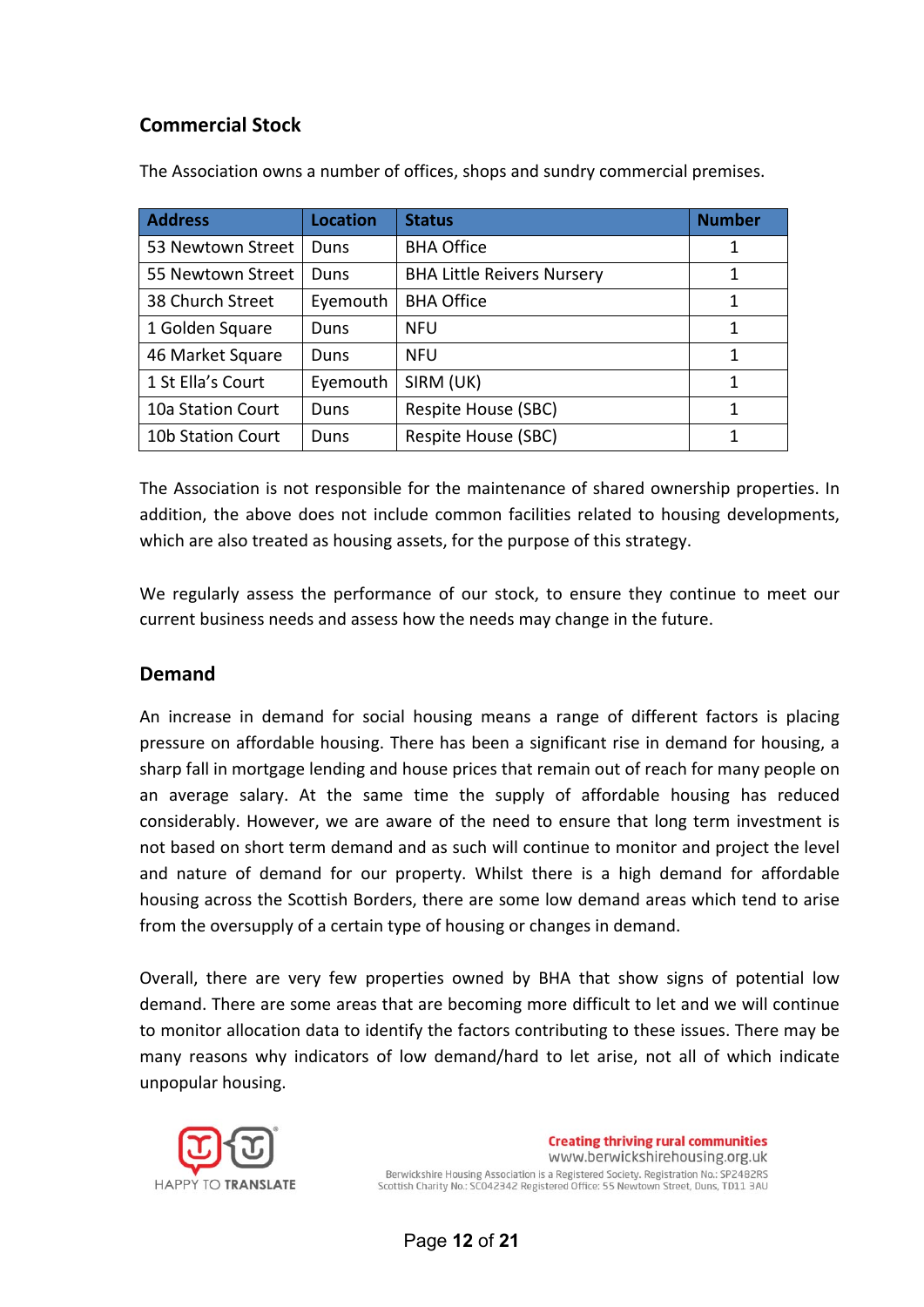# **Stock Condition Survey**

Accurate stock information and good data systems are key components to the delivery of sound asset management with reliability of information absolutely critical to the operational delivery of improvements. The MIS Active H Housing Management system is the primary asset database used by BHA for relevant data and reporting functions. A 100% stock condition survey was undertaken in 2012 which has been updated as a result of Technical Inspections throughout the years and this forms the baseline data used to develop programmes and reinvestment plans for the stock based on standard elemental lifecycles.

The most recent stock condition surveys, completed during 2012 by external surveyors has been used to update asset management systems, forecast future asset management budgets and produce a five year Improvement Plan. Although the stock was surveyed in 1996, it has become clear in the subsequent years that on a per-property basis this information is no longer adequate as data errors, lack of detail and cloning of data at intervening Stock Condition Surveys have created potential information gaps.

To support this new Strategy updated Stock Condition Surveys will cover more homes, targeting both a representative sample of stock and areas of data weakness and uncertainty. A percentage of stock will be physically surveyed annually and this will be followed in future years by a focused programme to replace all cloned data with surveyed information. The Business Plan incorporates the Stock Condition Survey data to ensure that the maintenance requirements can be fully met.

### **Scottish Housing Quality Standard**

In 2004 the Minister for Communities announced the introduction of the Scottish Housing Quality Standard (SHQS). A standard for decent homes in Scotland to be achieved by 2015. To achieve the standard a property must meet 6 essential criteria:

- Above the tolerable standard
- Free from serious disrepair(primary element)
- Free form serious disrepair(secondary element)
- **•** Energy Efficient
- Have modern facilities and services
- Healthy safe and secure

BHA has achieved SHQS however there is currently 286 exemptions and 27 abeyances. As properties become void we are dealing with the abeyances and a large majority of the exemptions will be dealt with as part of EESSH.



**Creating thriving rural communities** www.berwickshirehousing.org.uk Berwickshire Housing Association is a Registered Society, Registration No.: SP2482RS Scottish Charity No.: SC042342 Registered Office: 55 Newtown Street, Duns, TD11 3AU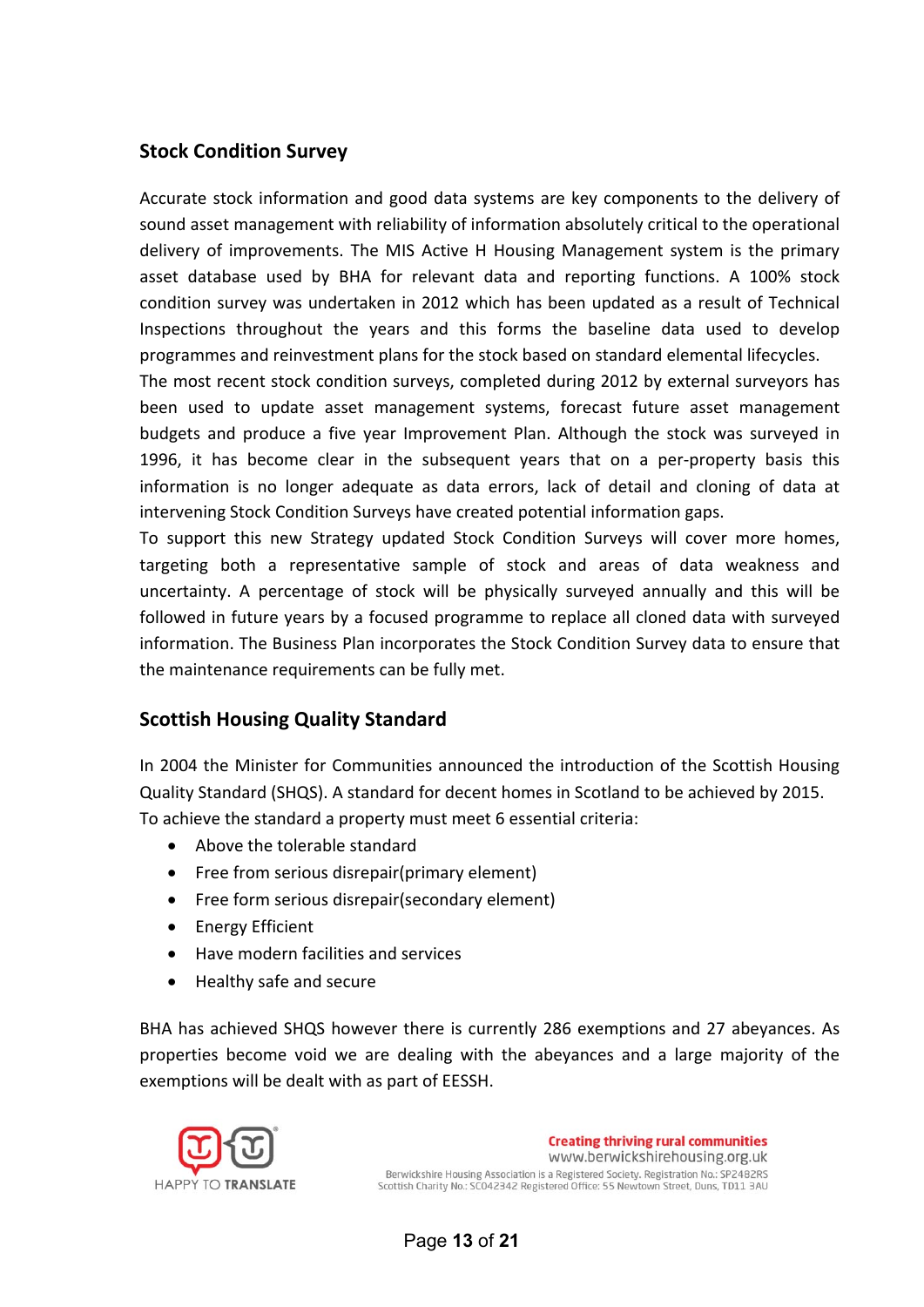# **Energy Efficiency Standard for Social Housing (EESSH)**

#### **National Home Energy Rating (NHER)**

The NHER is a score of a home's energy efficiency on a scale from 0 (inefficient) to 10 (very efficient). The rating is based on total running costs per square metre of floor area under standard occupancy conditions.

Most homes in the UK score approximately 5, while a house built to current regulations would score between 7 and 9. Properties constructed after that date are subject to a Design Standard of NHER 9

#### **Standard Assessment Procedure (SAP)**

SAP works by assessing how much energy a dwelling will consume, when delivering a defined level of comfort and service provision. The assessment is based on standardised assumptions for occupancy and behaviour. This enables a like-for-like comparison of dwelling performance. Related factors, such as fuel costs and emissions of carbon dioxide (CO2), can be determined from the assessment.

SAP quantifies a dwelling's performance in terms of: energy use per unit floor area, a fuel‐ cost‐based energy efficiency rating (the SAP Rating) and emissions of CO2 (the Environmental Impact Rating). These indicators of performance are based on estimates of annual energy consumption for the provision of space heating, domestic hot water, lighting and ventilation. Other SAP outputs include estimate of appliance energy use, the potential for overheating in summer and the resultant cooling load. The average SAP rating for our properties is 65

# **Reducing Fuel Poverty**

#### **Energy Performance**

We have carried out substantial energy efficiency improvements to our stock and we will continue to do so over the coming years. All cavity walls where possible have had insulation installed and lofts have been insulated to the required level of 270mm during the SHQS Improvement Works.

All of our properties have double glazing installed and further plans have been created to install energy efficient UPVC windows to over 300 properties. Over the past 2 years we have also been installing A Rated energy efficient condensing boilers to our gas heated properties and to date circa 45% of our gas stock has now been upgraded.



**Creating thriving rural communities** www.berwickshirehousing.org.uk Berwickshire Housing Association is a Registered Society, Registration No.: SP2482RS Scottish Charity No.: SC042342 Registered Office: 55 Newtown Street, Duns, TD11 3AU

Page **14** of **21**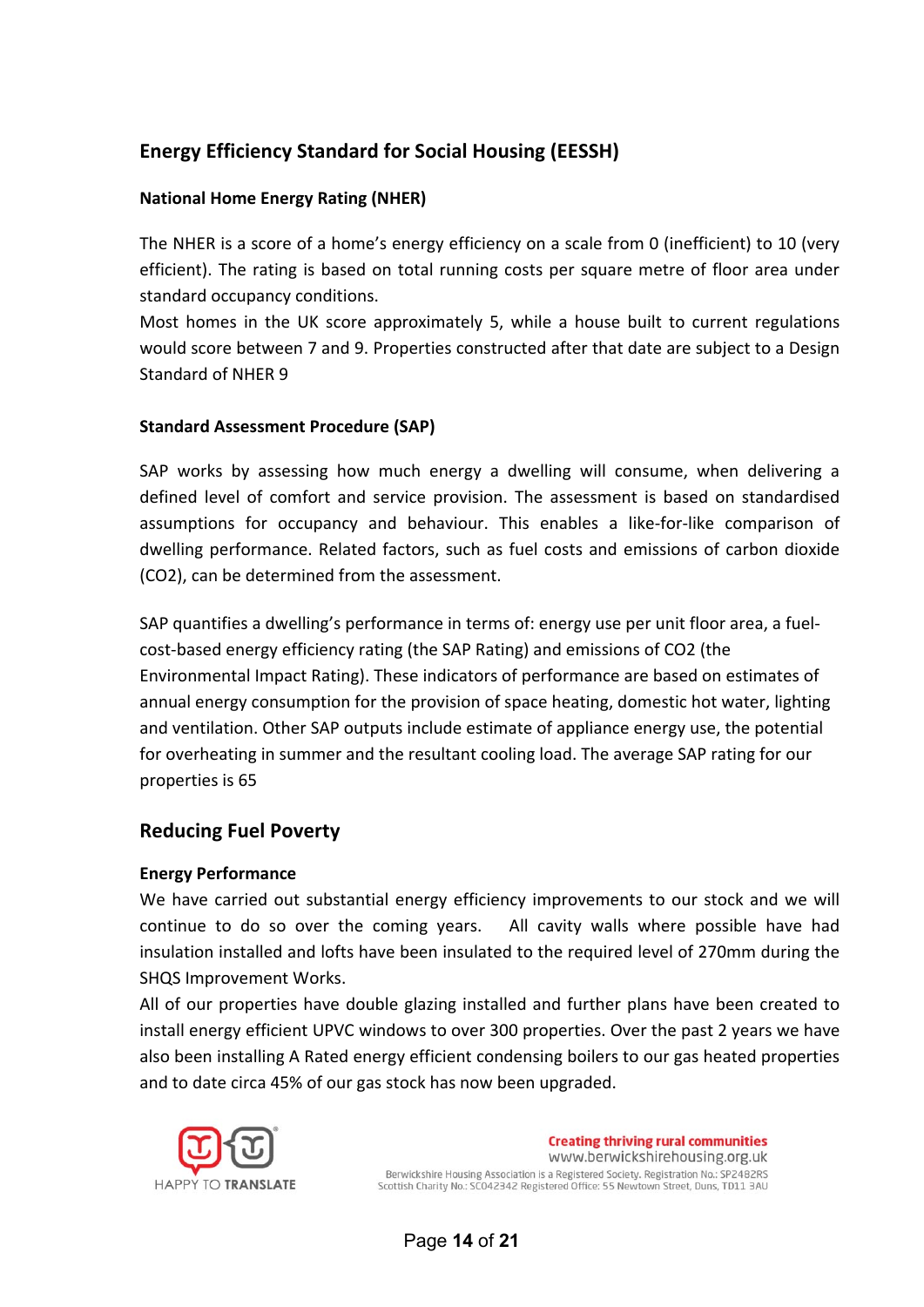We will continue to determine the best options for upgrading electrical storage heating systems to deliver cost savings to our customers. We have piloted a new form of electric wet filled panel heaters that have to date delivered encouraging results. We have now installed these systems to over 115 homes. The performance of the heaters and their fuel efficiency is being monitored. We will decide at a later date if we will replace further electric storage heaters with the same or similar system. Future replacement of storage heaters is currently being assessed by our appointed energy efficiency consultants with the results to be discussed at the Operations Committee.

# **Health and Safety (compliance)**

Statutory compliance with Health and Safety related legislation is essential and BHA has developed appropriate contracts and programmes to meet the organisation's statutory obligations. Headline areas include heating servicing and safety checks, energy performance of homes, electrical safety, asbestos, sewerage treatment, legionella and fire safety.

# **Property Data and Performance Analysis**

It is important that we have good quality data about the performance of our assets to inform our asset based decision making. On an ongoing basis, we maintain a comprehensive set of Key Performance Indicators some of which are nationally benchmarked. By analysing a range of indicators we can understand how our assets perform to support the Asset Management Strategy. The analysis and evaluation enables us to position each asset relative to others and identify options for improving or maintaining viability. Over time, we can then review the outcomes of any investment decisions. Understanding asset value and estate performance is a complex process drawing on a range of financial and non-financial data. Stock Condition Surveys have been carried out on a representative proportion of the stock to improve quality and robustness of current data.

Most of the data is taken from actual surveys but with many similar property types it is common practice to use "cloned" information from actual surveys across the similar stock. However, with increased use of complex data analysis, it has become clear that whilst "cloning" of data is helpful at a strategic level at a per‐property level it is less accurate and leads to repeated and sometimes unnecessary revising of investment plans. Any future surveys should focus on cloned properties alongside a representative proportion of the remainder for re-survey. This will ensure a balanced mix of property types and areas being surveyed, gradually reducing the number of properties with "cloned" data year on year until all cloned properties are fully surveyed. This will be supplemented by any energy



**Creating thriving rural communities** www.berwickshirehousing.org.uk Berwickshire Housing Association is a Registered Society, Registration No.: SP2482RS Scottish Charity No.: SC042342 Registered Office: 55 Newtown Street, Duns, TD11 3AU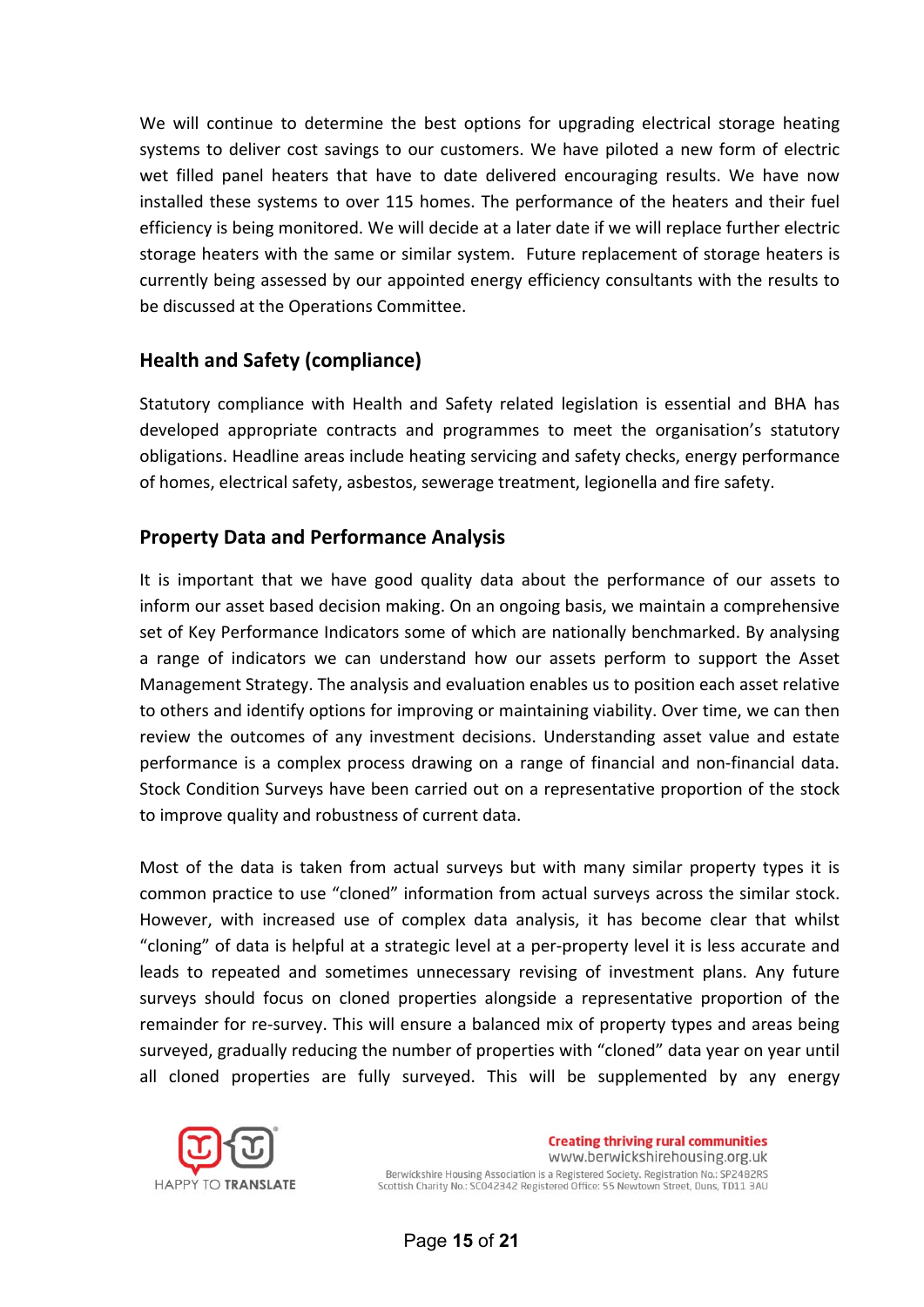performance surveys focusing on heating data in conjunction with asbestos and other survey data.

# **Social Value**

In accordance with procurement legislation BHA is committed to promoting enhanced social, environmental and economic values through its procurement of goods and services by including clauses in major contracts.

# **Repairs and Maintenance Strategy and Organisation**

Scottish Housing Regulator (SHR) sets standards for RSL's to achieve which expects a cost‐ effective repairs and maintenance service that aims to complete repairs and improvements 'right first time'. It must meet all applicable statutory requirements whilst giving choices, and respond to the needs, of our customers. BHA has an approved range of contractors appointed after competitive tender process via PCS. This range of contractors is in place to deliver the majority of response, void, planned and cyclical property maintenance needs. This Asset Management Strategy will continue to ensure all standards are met and that framework agreements meet the requirements of the services they cover. With particular reference to energy efficiency and fuel poverty, the poorest performing stock will be identified and programmes developed to increase SAP ratings through a combination of improved insulation and more efficient heating systems and other means. A significant proportion of our stock fails EESSH by one or two points and these properties will be targeted during 2016/17.

BHA has a range of protocols, policies, standards and related controls that evolve over time and during the life of this Strategy there will be the opportunity to review and revise these into a single cohesive suite of property standards, subject to available resources.

### **Procurement**

BHA currently uses Public Contracts Scotland (PCS) for new build procurement and for other purchasing but has recently become a member of the Scottish Procurement Alliance (SPA). SPA has a large number of members from RSL's and LA's to work together to achieve better value through the extra power of a larger client. The advantages of membership include lower prices, improved performance management, benchmarking and access to procurement technology and expertise. It is anticipated BHA will make considerable savings and enjoy other benefits from becoming a member of SPA. This does not mean that we will no longer use PCS but this procurement process is both time and cost consuming and is



**Creating thriving rural communities** www.berwickshirehousing.org.uk

Berwickshire Housing Association is a Registered Society, Registration No.: SP2482RS Scottish Charity No.: SC042342 Registered Office: 55 Newtown Street, Duns, TD11 3AU

Page **16** of **21**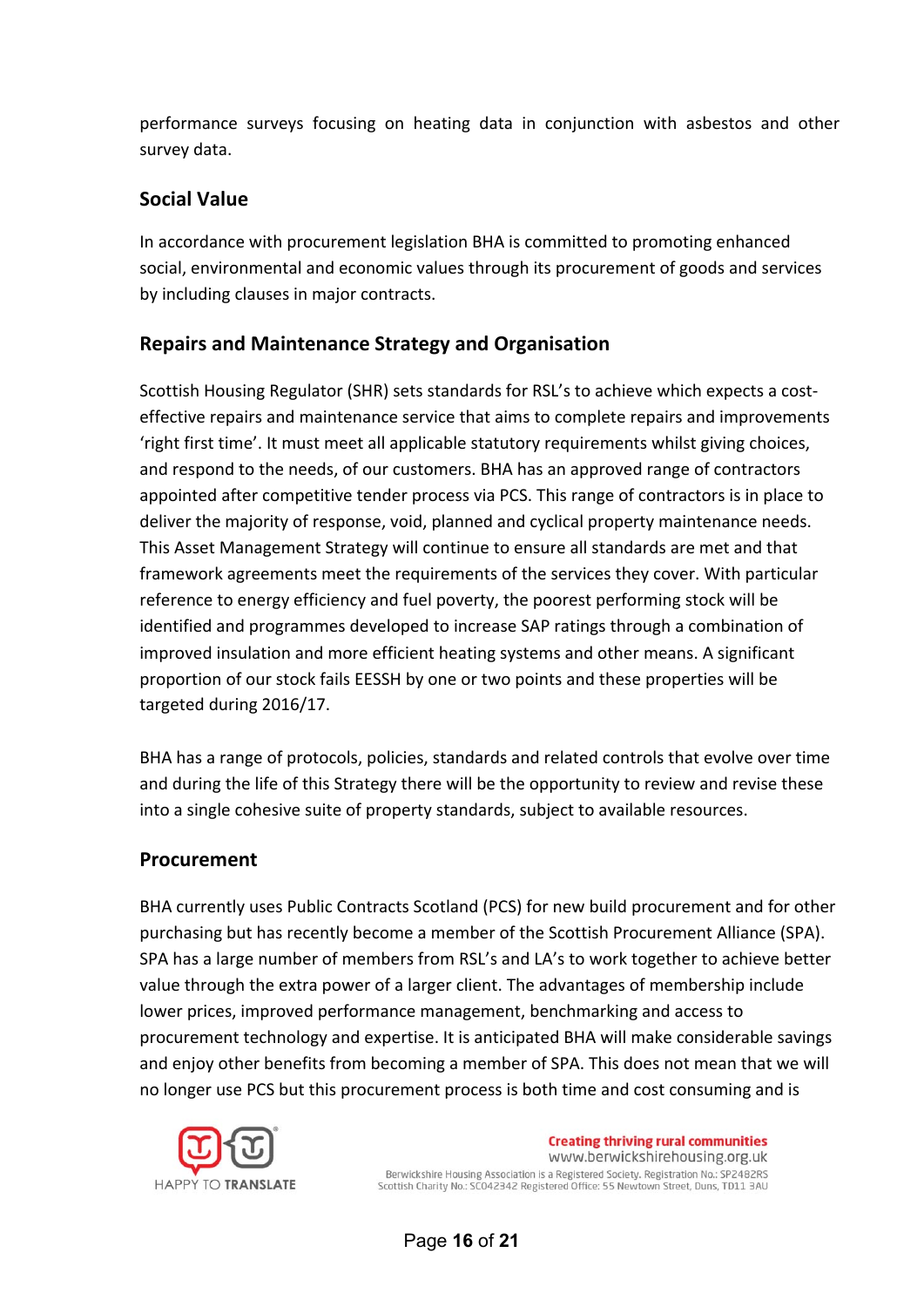open to differences in interpretation which can result in challenges to contract award and subsequent delay in carrying out crucial works.

# **Fire Safety**

We recognise the importance of fire safety and prevention. Fire Risk Assessments are carried out on eligible properties under the Fire safety (Scotland) Act 2005. The assessments include a number of recommendations to meet and improve the fire safety. We are committed to ensuring our stock has in working order all appropriate hard wired multi sensor smoke detectors which are in good working order and tested as necessary as a routine item on house inspections.

Additionally future electrical upgrading will automatically include tests checks and replacement of fixed wire smoke alarms as necessary as part of any upgrading works. We will check for the presence of a smoke detector and ensure it is in working order when a void inspection or gas safety check is being carried out".

# **Risk Register**

Evaluation of risk is an important part of effective asset management. Major decisions taken about the future and utilisation of the asset base in the absence of a risk assessment may have long-term detrimental effect on the sustainability of communities and financial viability of the organisation. BHA has a systematic approach to managing asset‐related risks. This involves the regular review of impact and probability of specific risks materialising and evaluation of the control arrangements that are in place for managing and minimising current and emerging risks.

### **Conclusion**

Our Asset Management Strategy sets out our approach to ensuring we continue to develop new homes in Berwickshire as well as managing and maintaining our existing property assets now and in the future. Over the remaining years of EESSH our investment in the housing stock will be determined by the results of the ongoing stock condition survey where we will take a more person-centered approach and consider the tenant as well as the asset that they live in. This will not only look at the energy efficiency of the property but ensure that BHA considers the most affordable systems to address fuel poverty.

The strategy prioritises current and future investment to increase our focus on energy efficiency alongside fuel poverty, affordable warmth and our obligations in respect of health and safety.



**Creating thriving rural communities** www.berwickshirehousing.org.uk Berwickshire Housing Association is a Registered Society, Registration No.: SP2482RS Scottish Charity No.: SCO42342 Registered Office: 55 Newtown Street, Duns, TD11 3AU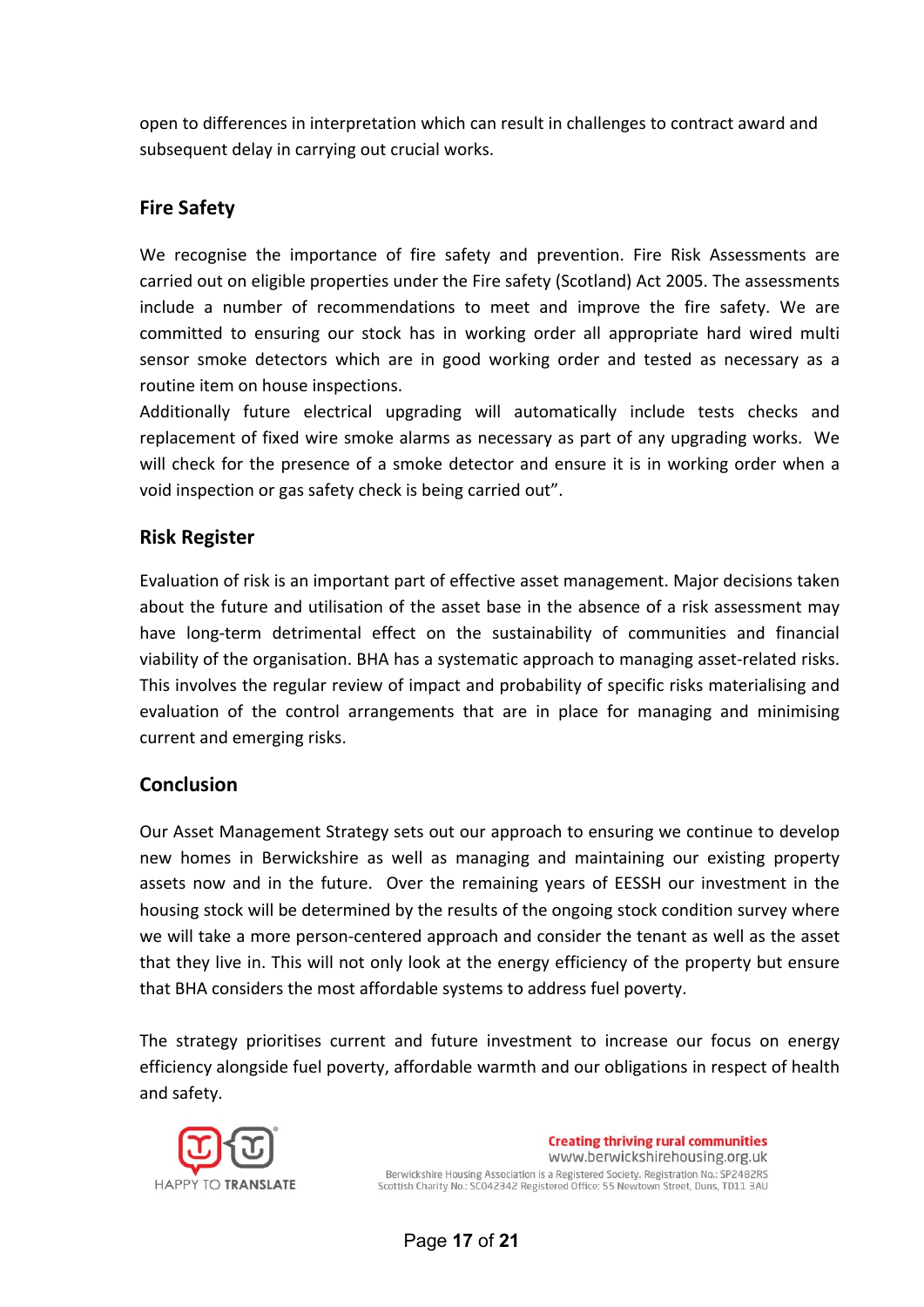Our plans include an ongoing review of our response and planned maintenance to ensure we continue to improve our performance and increase levels of customer satisfaction with the technical services. Our proposals for investment and improving service delivery are underpinned by continual customer consultation and engagement.

In managing our assets we will develop plans to ensure that we not only invest in properties in sustainable environments but develop partnership working to create thriving communities in line with our vision. We will also continue to assess the future life and investment requirements of our stock and where appropriate consider stock disposal as per Appendix 1. Any stock disposal would be presented for consideration by the Board

*This asset management strategy is designed to cover a three‐year period, and at the end of that time will be subject to a comprehensive review.* 



**Creating thriving rural communities** www.berwickshirehousing.org.uk Berwickshire Housing Association is a Registered Society, Registration No.: SP2482RS Scottish Charity No.: SCO42342 Registered Office: 55 Newtown Street, Duns, TD11 3AU

Page **18** of **21**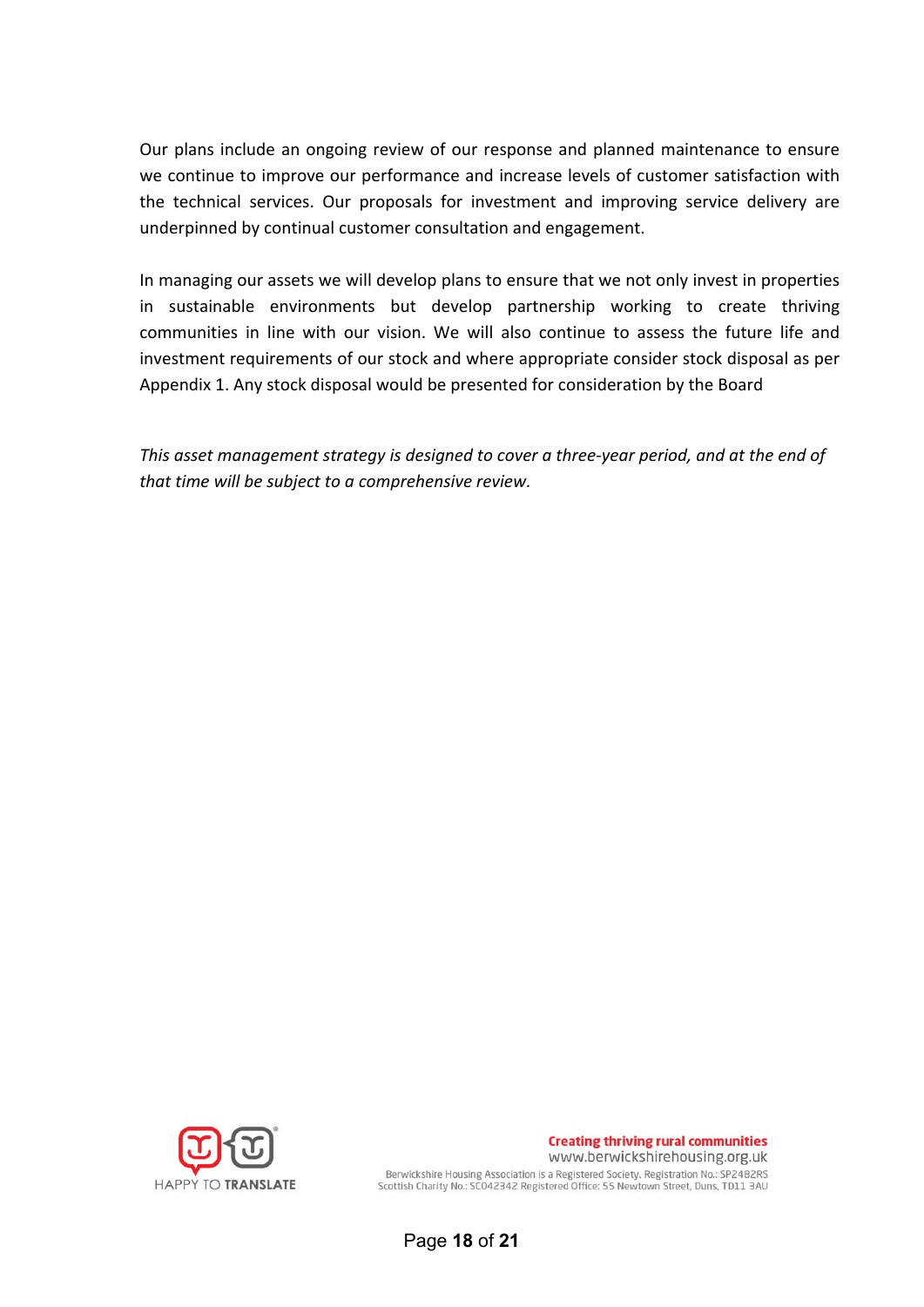#### **ASSETS DISPOSAL STRATEGY APPENDIX 1**

#### **1. Introduction**

Berwickshire HA (BHA) is committed to using its property assets in a manner which realises their optimum benefit to the community and represents value for money. This requires proactive good practice management of the existing portfolio, a commercial approach to the development of new assets and the disposal of assets no longer required.

Where property assets are not meeting BHA's objectives then a process of rationalisation and disposal for surplus/under‐performing property will be adopted that complies with the Government guidelines on Asset Management, meets BHA requirements and relates to any Sustainable Communities plans for the area.

The adoption of this strategy will demonstrate that BHA is rationalising or disposing of surplus or under‐ performing assets, subject to market conditions and possible community use that may affect any such decision.

#### **2. Objective**

The objectives of the strategy will be to optimise the proceeds from disposal for the benefit of BHA and its community.

#### **3. Definition of Surplus Property**

Property should be declared surplus if:

- It makes no contribution to delivery of the Association's services, either directly or indirectly
- It does not generate sufficient income
- It has no potential for future service delivery or regeneration purposes
- It is not fit for purpose and without significant expenditure will not reach Scottish Housing Quality Standard

#### **4. Definition of Under‐Performing Property**

Property should be deemed to be under‐performing if:

- Part of the property is vacant and likely to remain vacant for some time
- The beneficial use, including any joint users and/or partners, or financial return generated from the property is below that which could be achieved from an alternative use, or a disposal and alternative investment opportunity following a full option appraisal.

A risk analysis will be carried out of all potential properties prior to any disposal.



**Creating thriving rural communities** www.berwickshirehousing.org.uk Berwickshire Housing Association is a Registered Society, Registration No.: SP2482RS Scottish Charity No.: SCO42342 Registered Office: 55 Newtown Street, Duns, TD11 3AU

Page **19** of **21**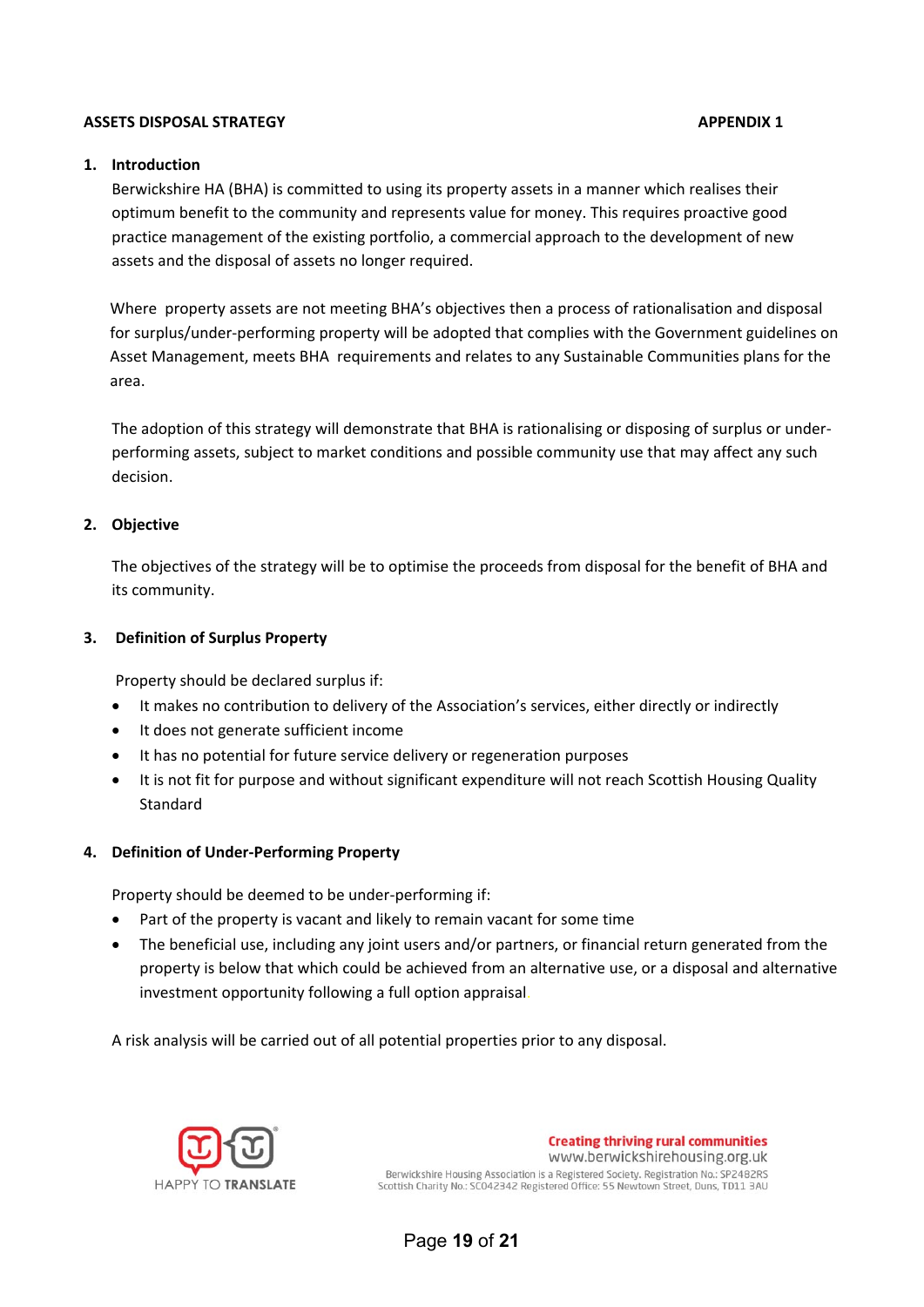#### **5. Statutory Powers**

In most cases BHA's power of disposal is contained in Section 123 of the Local Government Act 1972. This section provides that the consideration (price) should not (except in certain circumstances with the consent of the Secretary of State) be less than that which can reasonably be obtained. Some property disposals are driven by statute rather than the identification of surplus assets, the most significant being the right to buy provisions in the Housing Acts and the transfer of the whole of the housing stock.

#### **6. External Consents and Formal Notification of a Disposal**

External consents are required to declare certain types of properties surplus. Following any Board Approval this process should be commenced at the earliest opportunity as it can take some considerable time to obtain these consents.

#### **7. Surplus Property Identification**

Disposals will arise in a number of ways:

Through the process of an annual property review, considering the follow factors:

- Purpose built, special needs properties which are nearing the end of their useful life or where the design is now obsolete and where there is no demand.
- Small pockets of land that are left when we have developed affordable housing and which would be more economically advantageous to be used for housing for sale.
- Small pockets of land not large enough for construction of a dwelling that may reduce burden on the Association ground maintenance budget.
- Commercial property that is not required for the core business such as surplus offices, garages and commercial units.
- Properties in single tenure neighbourhoods which would clearly benefit from tenure diversification
- Approaches from outside parties e.g. developer, adjoining owners
- Request from community, third sector or public body to the transfer of an asset (where disposal will result in more effective management of the land in keeping with BHA's objectives for the land)
- Requirement to fund a new build or development (may accelerate disposal).
- Land within our land-bank that we believe could be better used for private housing as part of a site development plan for new mixed tenure development(s) and where BHA will ultimately benefit from an early disposal.
- Garage areas that are no longer economic to maintain or are falling into disrepair and becoming a liability on the Association



#### **Creating thriving rural communities** www.berwickshirehousing.org.uk Berwickshire Housing Association is a Registered Society, Registration No.: SP2482RS Scottish Charity No.: SC042342 Registered Office: 55 Newtown Street, Duns, TD11 3AU

Page **20** of **21**